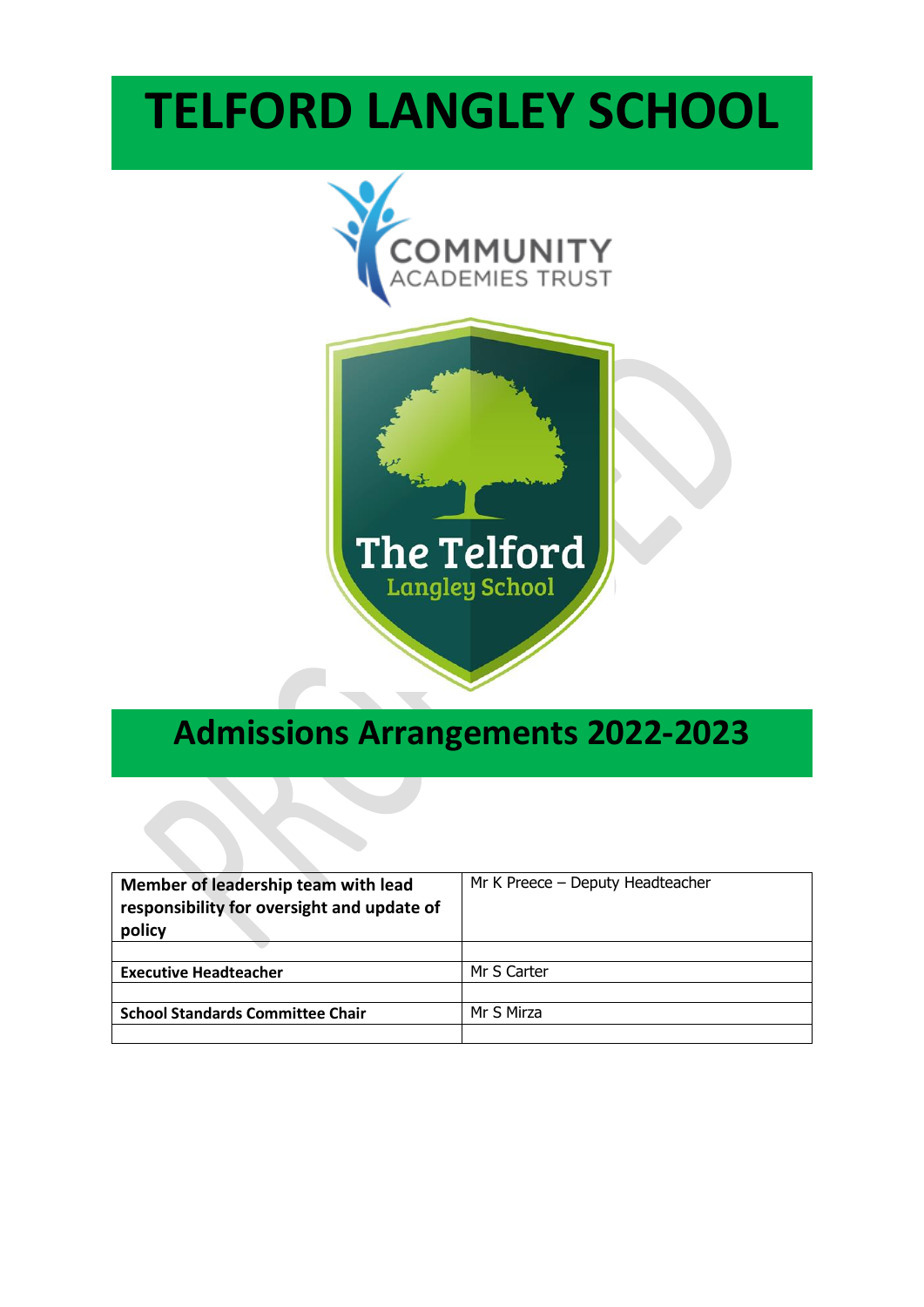#### **Introduction**

The Community Academies Trust being the admissions authority for The Telford Langley School, is proposing the following arrangements for entry to the school in September 2022.

Admissions to Telford Langley School will be made in accordance with the statutory School Admissions Code and the School Admissions Appeals Code.

The Telford Langley School's admission arrangements are part of Telford and Wrekin's Local Authority scheme of co-ordinated admissions.

# **Published Admission Number (PAN)**

We admit children up to the planned admission number. The school's Published Admission Numbers are:

The Telford Langley School: 180

# **Admission Criteria**

In the event of oversubscription, the following criteria will apply:

- 1. Those children who are looked after by Telford & Wrekin or any other local authority and children who were previously looked after.
- 2. Children who live in the school's defined attendance area. If places are unavailable for all these local children, then places will be given first to:
- 3. Those children who have exceptional health reasons where there is written medical evidence that admission to the school is essential for their medical well-being; and then
- 4. Those children who will have on the day of admission a brother(s), sister(s), step brother(s), step sister(s), half-brother(s) and half-sister(s) living as a family at the same address and who attend the school; and then
- 5. Other children living in the school's defined attendance area.
- 6. Any places which remain available will then be allocated to applicants from outside the school's defined attendance area in the priority order a) to c ) as detailed above.

If there are not enough places for all of the children in any particular category, we will give places on the basis of the straight line distance between a central point in the school buildings and a central point in the child's home. The distances will be measured using the borough's computerised mapping system which is a Geographical Information System. (shortest distance = highest priority). When a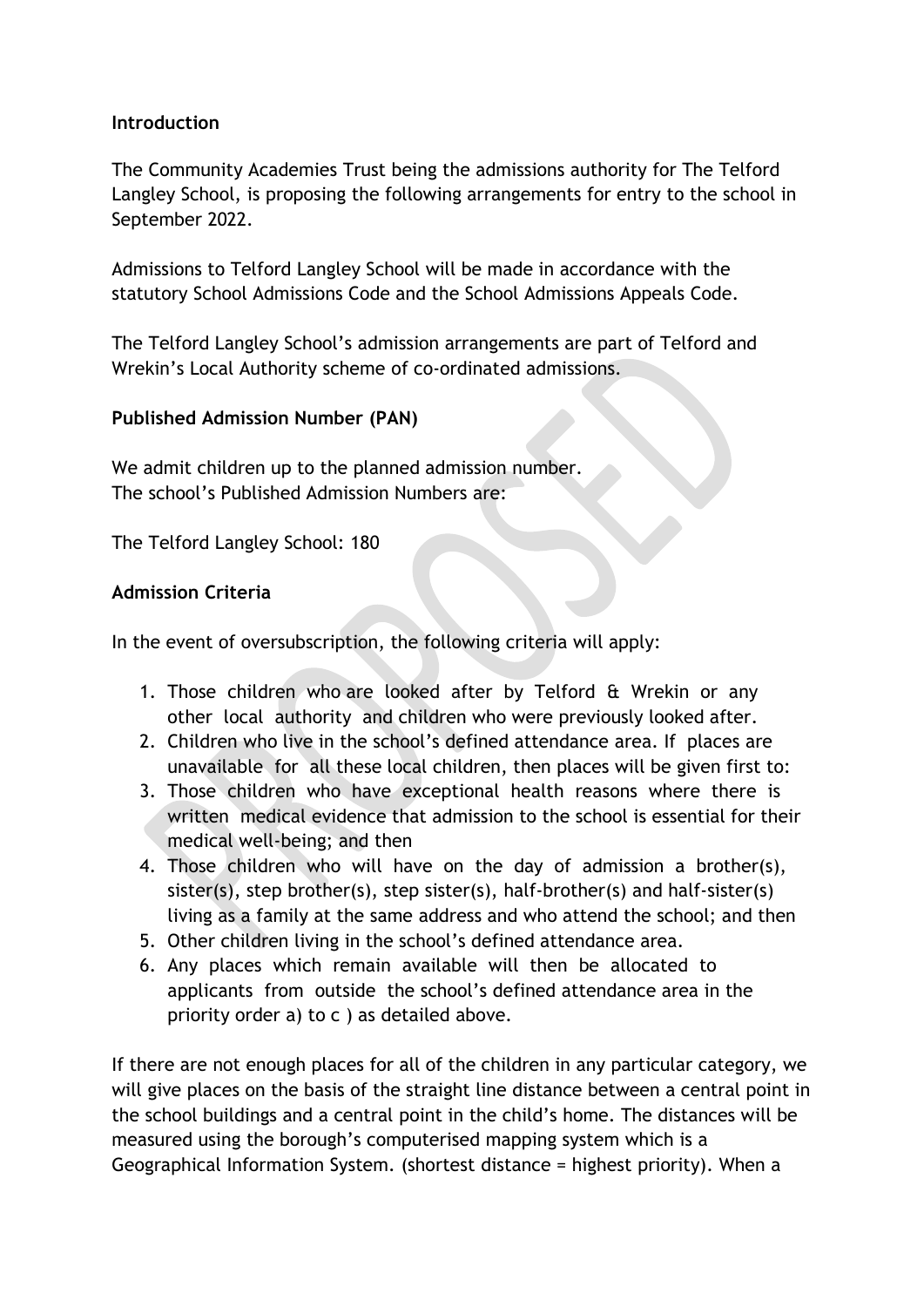school has more applicants than places, some out of area applications will be unsuccessful.

All admission authorities will apply the following definitions in the case of a Looked After or previously Looked After child and home address:

Looked after Children are those children who are the subject of a court order and the local authority share parental responsibility with the natural parents, or others who hold parental responsibility; and children who are looked after by the local authority under a voluntary agreement with the parent. Looked after children will include those children who were previously looked after, but ceased to be so, because they were adopted from care (or became subject to a residence order or special guardianship order).

A child's home address will be the normal residence of the parent(s) or legal guardian(s) who has care of the child. Where a child lives with parents with shared parental responsibility, each for part of the week, the home address will be considered to be the address of the parent where the child spends most time. If time is spent equally between the two parents, the home address will normally be taken to be the address registered to receive child benefit in respect of the child. In the event of shared care parents must opt to use one address for all the preferences expressed.

# **Pupils with an Education Health & Care Plan**

The admission of children with an Educational Health & Care Plan will be in accordance with parental preference as far as is possible and will be agreed between the parent, the school and the LA.

# **Policy for Inclusive Education**

Our school support the view that inclusive education is an approach to education which seeks to enable children to have their educational needs met within their local academy wherever possible. This view of inclusive education is based on the principle of Entitlement. The Telford Langley School and Telford & Wrekin believe that all children and young people are entitled to:

- Have equality of opportunity and access to education
- Learn, participate and form friendships with their peers within their local community
- Have their skills developed and their abilities nurtured to enable them to maximise their potential and attainment and to enhance selfesteem
- Have any educational needs identified as early as possible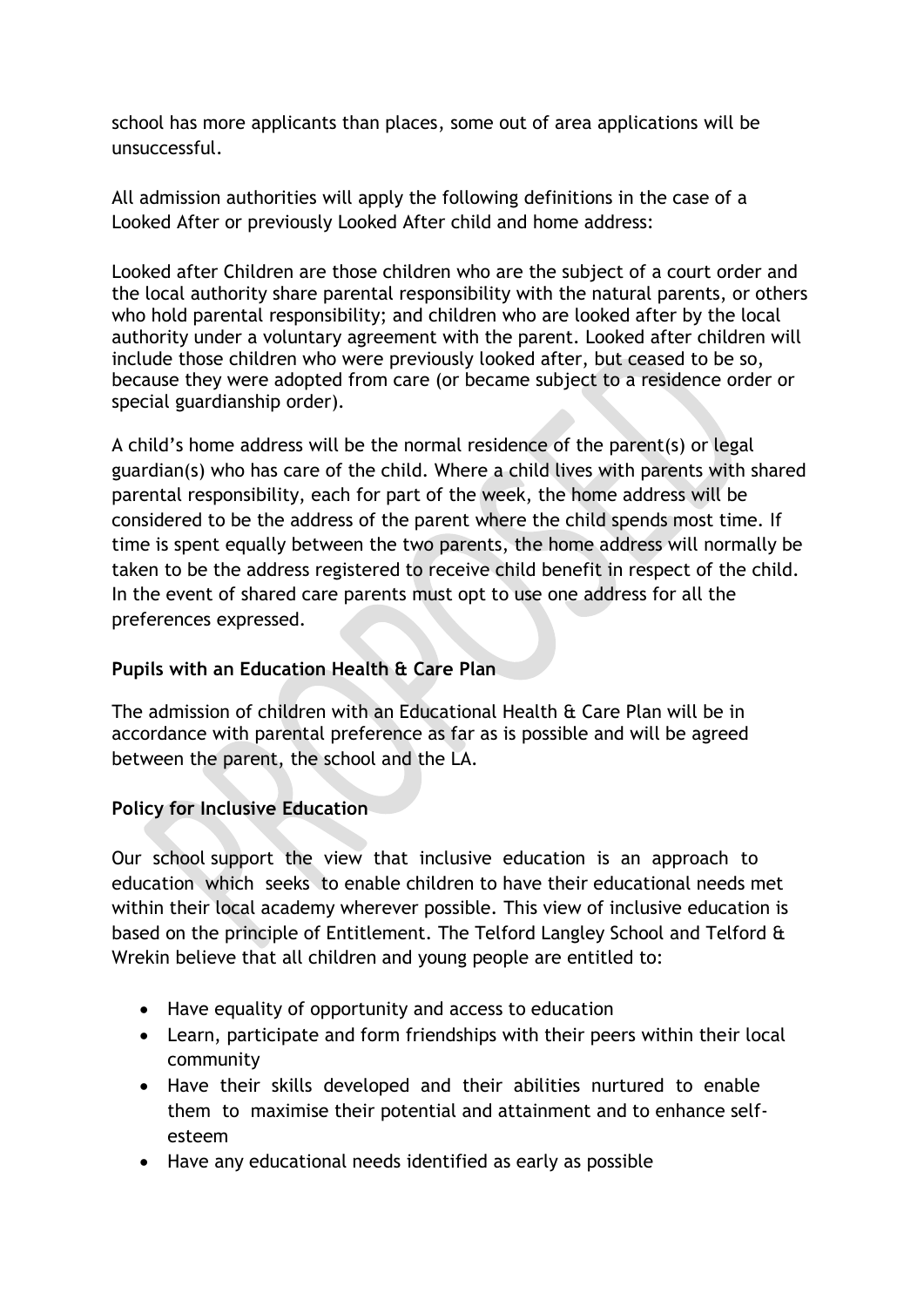- Receive professional support, advice and resources to meet any identified educational needs
- Be treated with respect and have their views and opinions taken into account

Children will not be discriminated against as laid down by the Sex Discrimination Act 1975, The Race Relations Act 1976 as amended by the Race Relations (Amendment) Act 2000, The Human Rights Act 1998 and The Special Educational Needs and Disability Discrimination Act 2002.

# **Appeals**

Any parent whose child is refused a place at The Telford Langley School has a right to appeal the decision. Appeals are administered by Telford and Wrekin Council and can be lodged through school. Parents need to call The Telford Langley School and ask for an appeal form which is then completed and returned to the school.

# **Waiting Lists**

Waiting lists will be held by the Local Authority. Waiting lists are compiled in strict priority order against the published oversubscription criteria. Offers will be made from the waiting lists as vacancies arise. A child's position can move both up and down the waiting list as other students are added to the list. Late applicants are not penalised when added to waiting lists, and the amount of time a child has been on a school's waiting list is irrelevant.

Waiting lists will be held until the end of the Autumn term. The parents / carers of all children on the list will be responsible for contacting the Local Authority if they wish their child to remain on the list. After this date a new in-year application form will need to be submitted.

# **How to Apply**

Parents make their application online at [www.telford.gov.uk/admissions](http://www.telford.gov.uk/admissions) on the page 'Applying for a school place 2022/23. Here you will be prompted to create a My Telford account where the application can be found. You should only use your own My Telford account, accounts of friends or relatives should not be used to make the application.

If you do not have access to the internet you can go to your local library and ask a member of staff to help them submit an online application.

Telford & Wrekin parents can list up to 4 school preferences on their application form. Parents should list, in order of preference, all the maintained schools and academies at which they wish their child to be considered for a place including those in neighbouring authorities.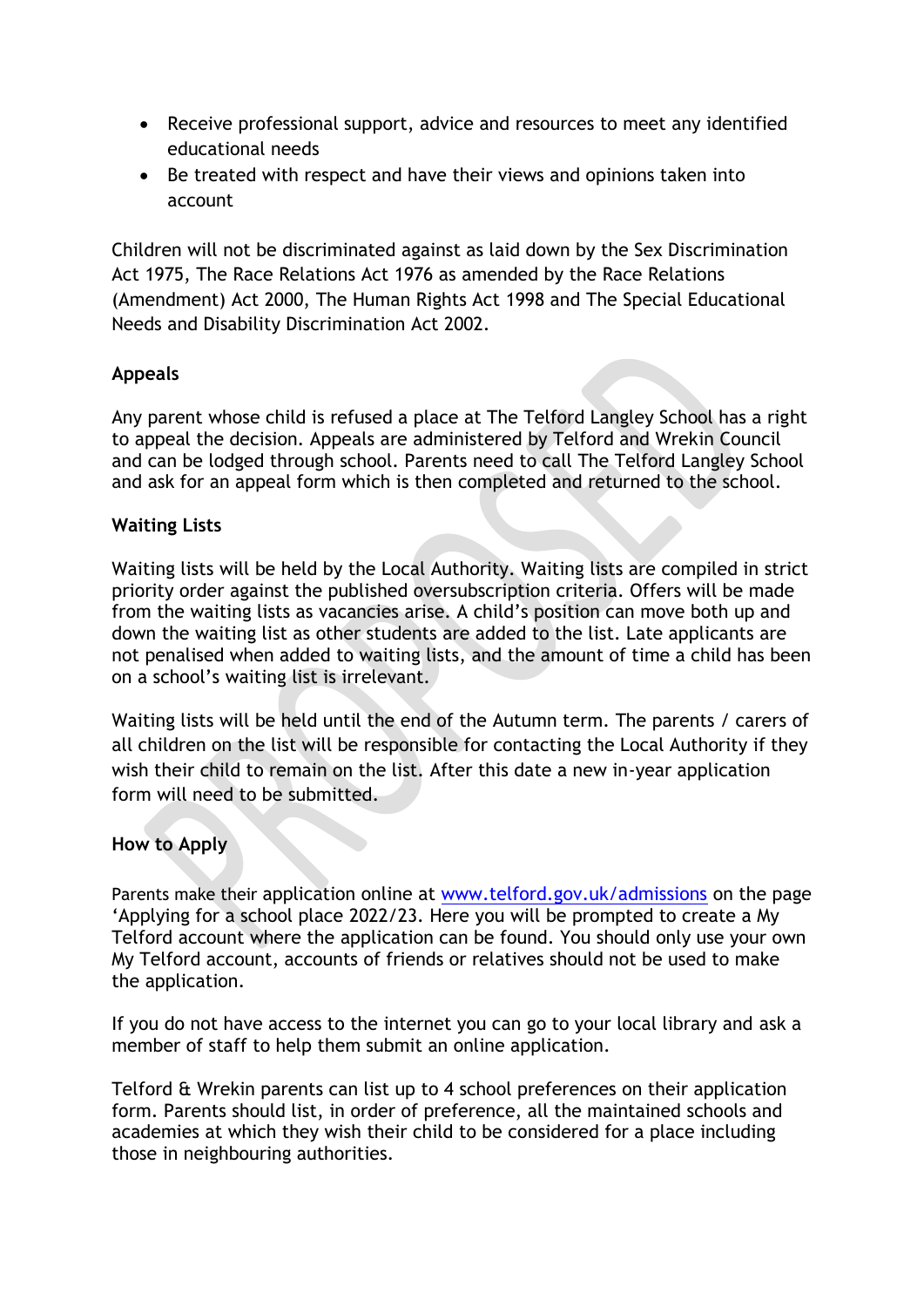# **What do I need to know about making an application?**

You can apply for up to four schools. You must rank the schools in order of preference. The school you name first should be the one where you would most like your child to go to. We recommend that you visit secondary school open evenings to find out more about each school. This will help you to rank the schools in order of preference on your application form.

# **Accessibility Information**

Our school was built in 2013 and complies with all legislative requirements at the time, including disabled access, ramps and lifts to all floors.

#### **The timetable for co-ordinated admission arrangements (secondary) in 2022- 2023 is to be as follows**

#### **2021**

**September –** On-line portal opens for applications.

**September to October -** Secondary schools hold open days and/or evenings for year 6 pupils and their parents.

**31st October -** National closing date for receipt of LA common application forms.

# **2022**

**w/c 10th January -** First exchange of results between neighbouring local authorities.

**w/c 17th January** - Provisional offers exchanged between neighbouring local authorities.

**w/c 31st January** - Second cycle of results shared between neighbouring local authorities.

**w/c 7th February** - Final offers exchanged between neighbouring local authorities.

**1 st March -** On time applicants receive a school allocation email. Late applications received after the closing date will be processed after the offer day.

**May/June -** Appeals heard by independent appeals panel.

**Early/Mid-June** – Late appeals considered and heard.

**July -** Year 6 children visit their new secondary schools.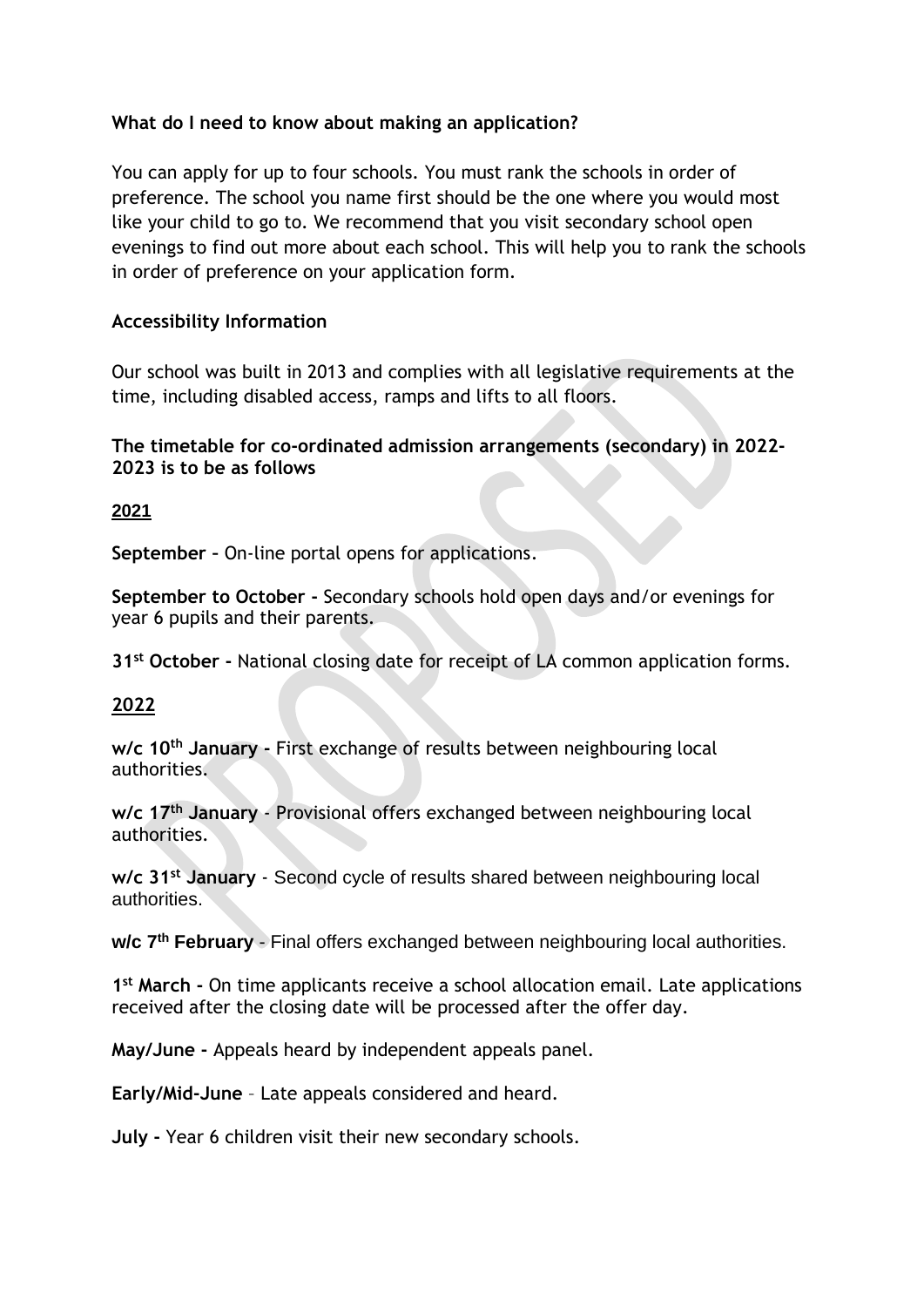# **Late Applications**

The closing date for application is 31 October 2021. Between 31st October 2021 and 22<sup>nd</sup> January 2022 late applications and changes of preference will only be accepted where there is a good reason, such as a house move or the severe illness of a single parent. Some proof will be required.

If you have no exceptional reason for a late application, then we will not be able to consider your request at the initial allocation stage.

Late applications received after the closing date will be processed after the offer day.

Your chances of being offered a place at your preferred school will be much lower if you apply late. Your application will not be considered until the Review Stage when some schools will already be full.

If we cannot offer a place at any of your preferred schools, you will be offered a place at your catchment school if there are still places available, or the nearest school with a place available. If you are unhappy with this allocation, please log onto www.telford.gov.uk/admissions and follow the link for Review.

# **Fraudulent or Misleading Information**

All applicants must give accurate information about the genuine residential address of the child. If a family own a property and move to live with a relation in order to create an in-area address, the substantive home address will be used for allocation purposes and not that of the relation. Trial separation in order to create an in-area address will also not be accepted as proof of a permanent residence. Addresses are checked as part of the allocation procedure. In the event of a discrepancy the parents/carers will be required to provide written evidence that the address is genuine, by producing at least two utility bills. Where a house move is made applicants will be required to produce a letter from their solicitor confirming exchange of contracts or provide a copy of a signed tenancy agreement. Short-term tenancy agreements in order to create in-area status will not be acceptable where the substantive parental address has not been sold.

Where any information regarding the child's home address is found to be fraudulent or misleading the Local Authority has the right to withdraw the offer of a school place even if the child has already been admitted to the school.